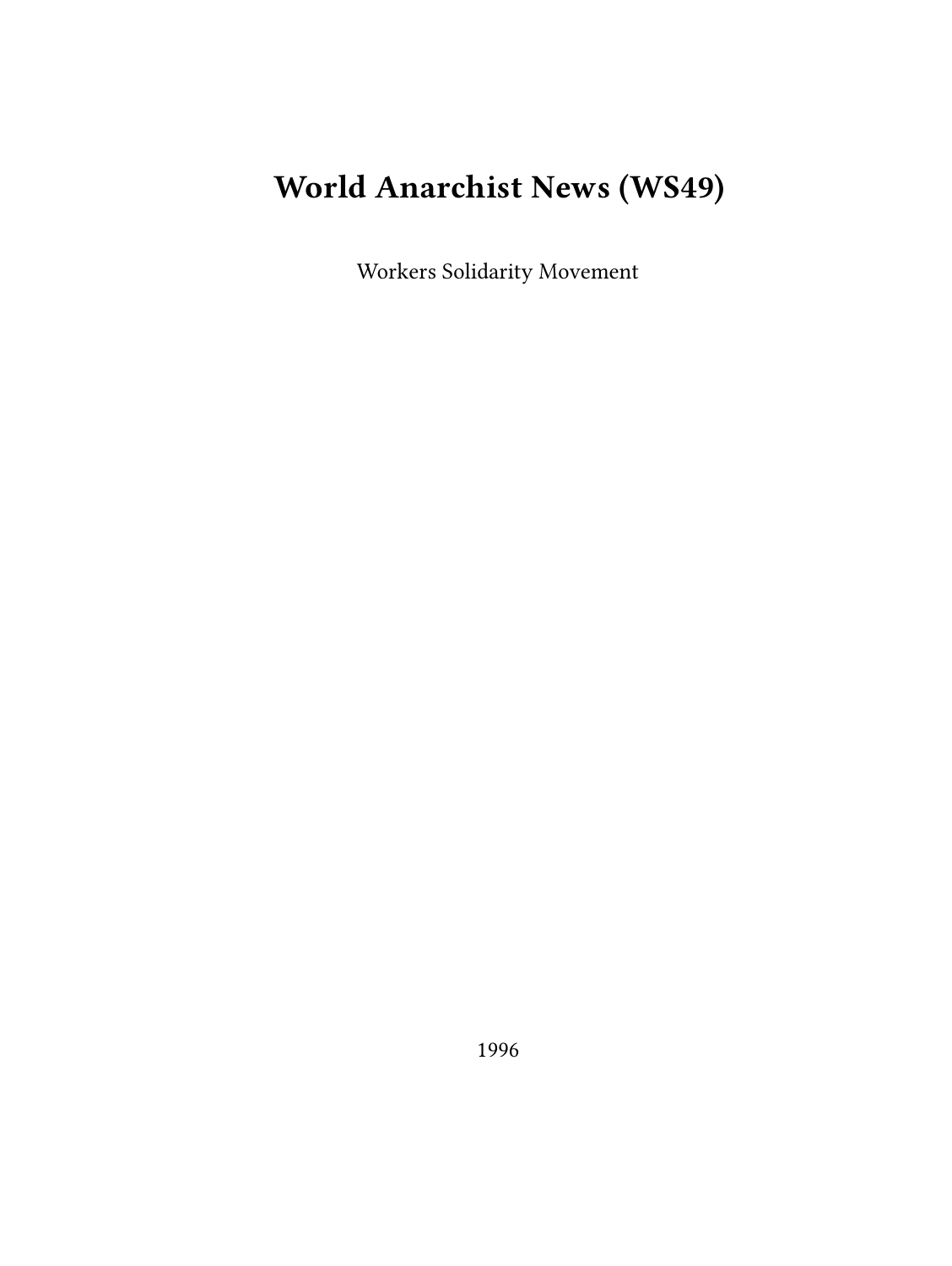## **Contents**

| $\text{CNT}$ force Iberia to backdown $\ldots \ldots \ldots \ldots \ldots \ldots \ldots \ldots \ldots \ldots \ldots \ldots \ldots$ |  |  |  |  |  |  |  |  |  |  |  |  |  |  |
|------------------------------------------------------------------------------------------------------------------------------------|--|--|--|--|--|--|--|--|--|--|--|--|--|--|
|                                                                                                                                    |  |  |  |  |  |  |  |  |  |  |  |  |  |  |
| Polish anarchists mark massacre $\ldots \ldots \ldots \ldots \ldots \ldots \ldots \ldots \ldots$                                   |  |  |  |  |  |  |  |  |  |  |  |  |  |  |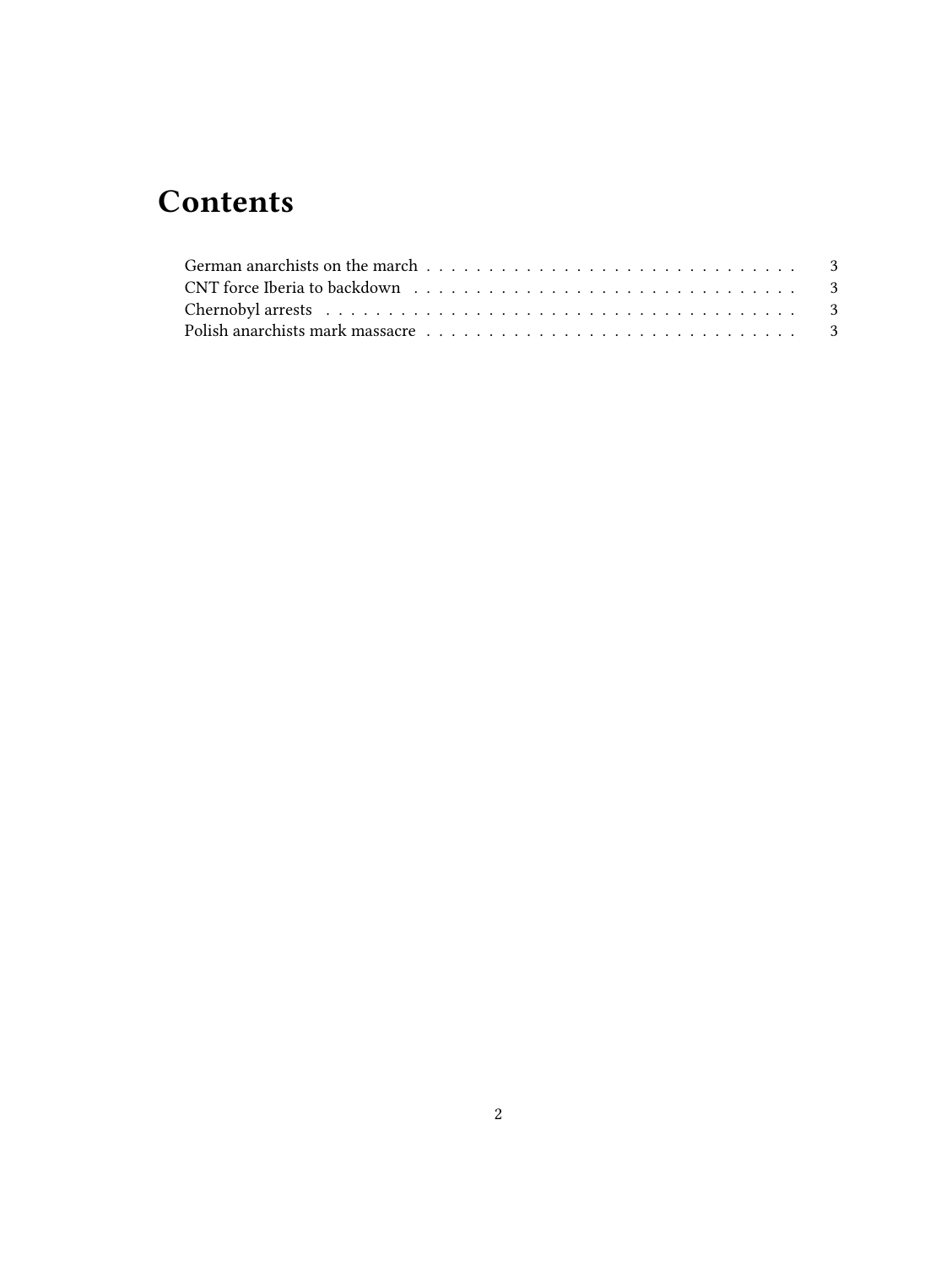#### <span id="page-2-0"></span>**German anarchists on the march**

A major strike wave in France last December forced the government to withdraw many of their attacks on living standards. Now in Germany similar attacks are meeting a mass response. On June 15<sup>th</sup> some 350,000 German workers gathered in Bonn. The demonstration had been originally organised by an umbrella group which included the anarcho-syndicalist FAU-IWA. It was taken over by the German Trade Union federation, the DGB, which then excluded the original organisers from the platform for being too radical.

The government's plans included attacks on sick pay, pensions, unfair dismissal laws and the unemployed as part of an international pattern that many have termed "neo-liberalism". The DGB chartered 77 special trains and 5,400 coaches to transport workers to Bonn for the day. DGB chairman Schulte was poorly received by the crowd, being booed at several points in his speech in particular when he said the DGB intended to remain in the 'Alliance for Work' (a national plan similar to the PCW). Members of the IG Medien union from Berlin, carried a banner which declared "social partnership — there are other ways: general strike, occupy, expropriate".

### <span id="page-2-1"></span>**CNT force Iberia to backdown**

Iberia Airlines got more then it bargained for recently when it suspended a delegate of the anarcho-syndicalist CNT-AIT union in Madrid in April. The 21 day suspension was harassment intended to curtail union activity but Iberia were forced to back down after less then a week when anarchists in at least a dozen countries targeted local Iberian offices for occupations, pickets and leafleting.

#### <span id="page-2-2"></span>**Chernobyl arrests**

Anarchists in Belorussia have been targeted by the state in the aftermath of protests in Minsk commemorating the Chernobyl incident which were attacked by police and 'special forces'. Several have been arrested and all protests in the city have been banned.

#### <span id="page-2-3"></span>**Polish anarchists mark massacre**

On June  $4<sup>th</sup>$ , the Polish Anarchist Federation organised a demonstration in Warsaw in remembrance of the massacre on Tiananmen Square in Peking in 1989. People marched to the Chinese embassy to protest against the regime and other world governments which are co-operating with them. The demonstration included a symbolic tank killing protesting students while diplomats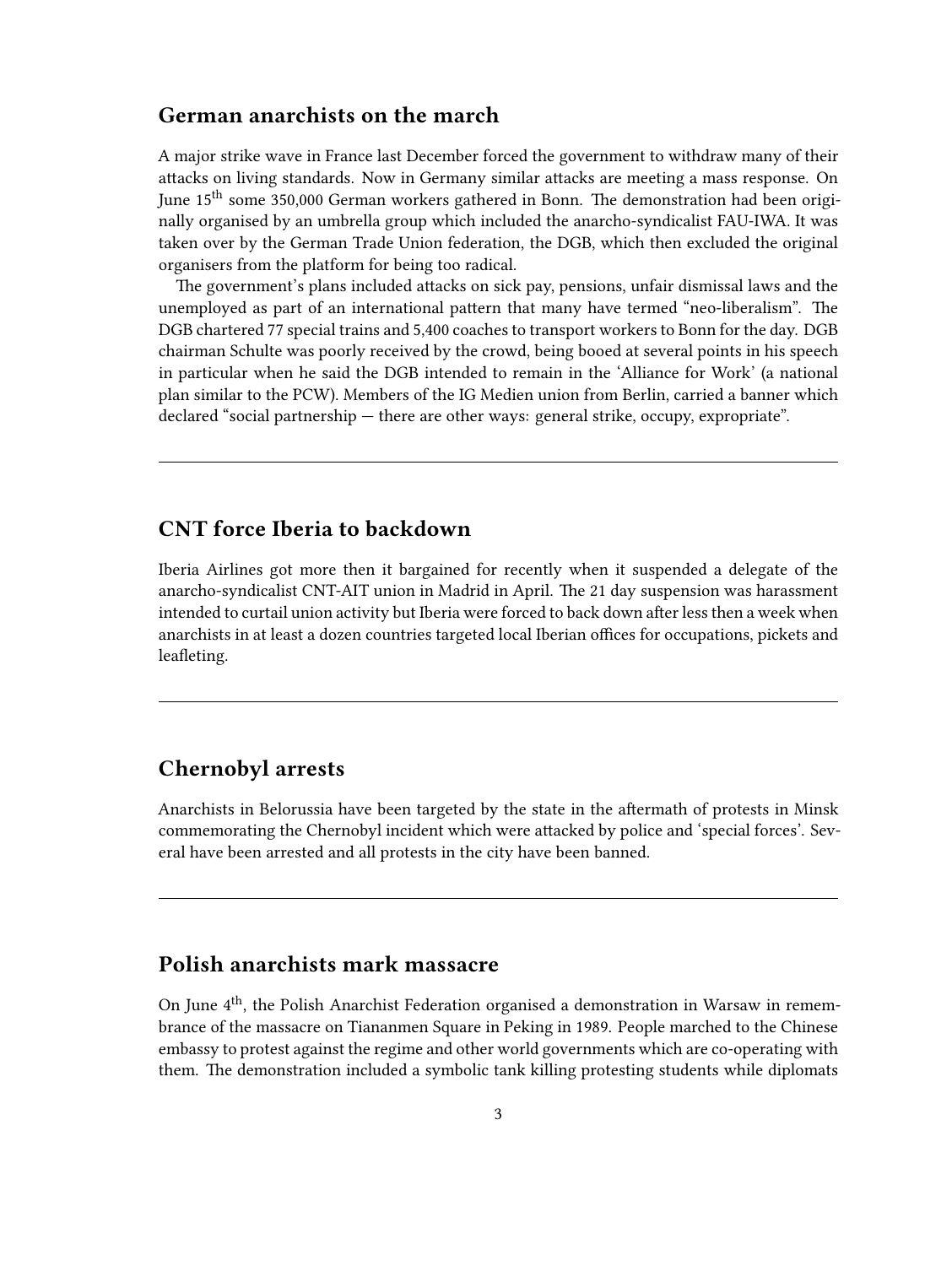from Poland, USA, Russia and other countries were signing trade deals with the Chinese government.